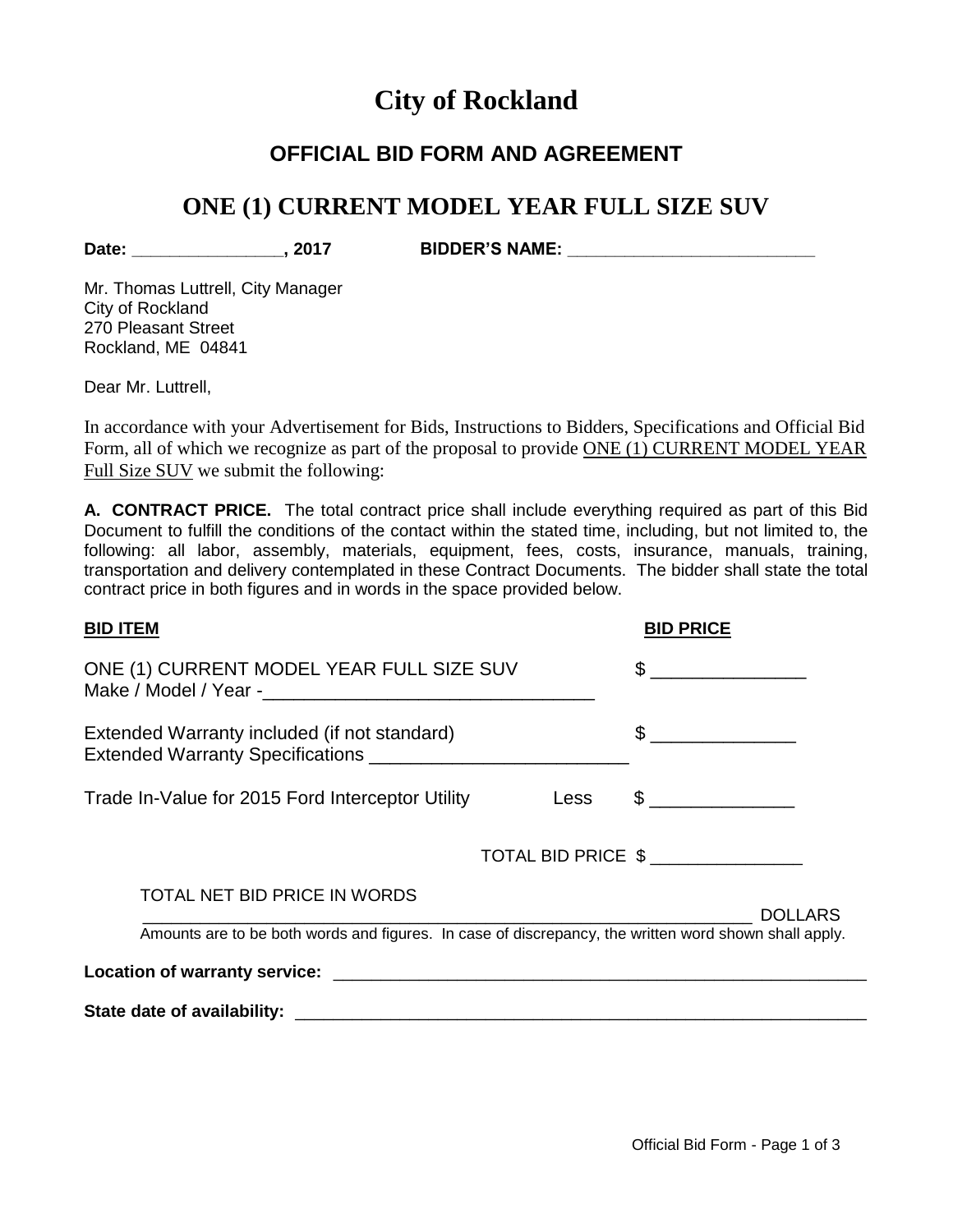**B. WARRANTIES.** Warranty shall be a minimum of 3 year / 36,000 miles bumper to bumper and 5 year / 100,000 mile drive train warrantee. The Bidder must attach a copy of all warranties for this bid. Please refer to paragraph 11 of the Instructions to Bidders, as well as the Specifications for complete warranty and guarantee requirements. Also, if available, please provide optional extended warranty coverage information:

| Extended Warranty Cost:                                     | Mileage: | Duration |
|-------------------------------------------------------------|----------|----------|
| (Please attach a copy of the Extended Warranty for review.) |          |          |

**C. PAYMENT TERMS:** \_\_\_\_\_\_\_\_\_\_%; \_\_\_\_\_\_\_\_\_\_\_Days; Net \_\_\_\_\_\_\_\_\_ Days.

#### **D. BIDDER INFORMATION.** Please complete the following. Attach additional sheets as necessary.

| <b>Our Company is:</b>                                                         | A corporation<br><b>Individually Owned</b> | A partnership _____<br>Other: |
|--------------------------------------------------------------------------------|--------------------------------------------|-------------------------------|
| <b>Social Security No. or</b><br>Federal I.D. No:<br>(Submission is voluntary) |                                            |                               |
| <b>Company Name and</b><br>Address:                                            |                                            |                               |
| <b>Telephone Number:</b><br><b>Facsimile Number:</b><br>e-mail Address:        |                                            |                               |
|                                                                                |                                            |                               |

All sections above must be completed. All deviations must be fully explained in writing on the Statement of Compliance/Deviations from Specifications Form and attached to the Official Bid Form. The City of Rockland reserves the right to reject any or all bids in whole or in part as it is deemed in the best interest of the City, renegotiate any contract and waive any informality which does not compromise the actual bid.

Date: \_\_\_\_\_\_\_\_\_\_\_\_\_\_\_\_\_\_\_\_\_\_\_\_\_, 2017 **BIDDER:** 

Name of Company

 $BY:$ 

Authorized Representative

ATTEST: Title

Its: \_\_\_\_\_\_\_\_\_\_\_\_\_\_\_\_\_\_\_\_\_\_\_\_\_\_

\_\_\_\_\_\_\_\_\_\_\_\_\_\_\_\_\_\_\_\_\_\_\_\_\_\_\_\_\_ Company Clerk

[SEAL]